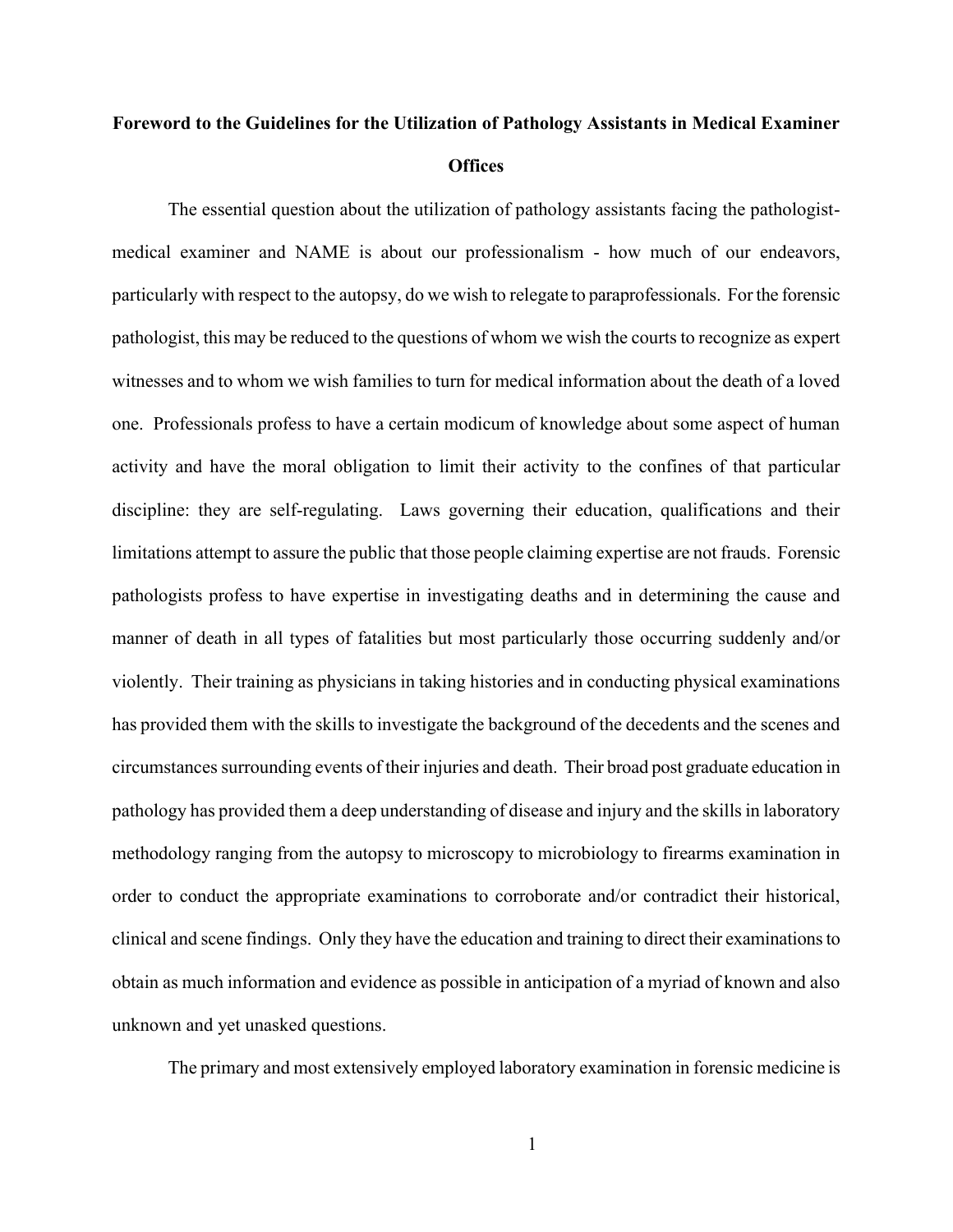the autopsy. As the first issue of the *American Journal of Forensic Medicine and Pathology* pointed out in its first article, medical examiners are the only physicians performing any significant number of autopsies and medical examiner offices remain the last bastion of this examination upon which so much of western medicine has been founded. How much of our professional activity do we medical examiners wish to relegate and/or delegate to paraprofessionals is a fundamental question facing us and The National Association of Medical Examiners, which is the organization founded to represent and nurture us who are the professionals involved in the medicolegal investigation of death.

As first conceived in Massachusetts and New York City, the Medical Examiner System was to have physicians conducting all the investigations and examinations. The first two state medical examiner systems (Maryland and Virginia) still utilize physicians to investigate the scenes and perform external examinations and decide in conjunction with the forensic pathologists which cases need autopsies. A few systems in small jurisdictions still have physicians investigate all types of deaths. But for a variety of reasons, more recently founded medical examiner systems in large jurisdictions have utilized lay investigators with a variety of backgrounds to do most of the scene and background investigation with input from the medical examiners on certain types of cases. The use of non-physicians as investigators has led to the establishment of an affiliate section within NAME, thus acknowledging the use and acceptance of non-medically trained personnel to act as investigators.

Now the question arises as to how much the physician-forensic pathologists wish to relegate the all important laboratory examination - the autopsy - to paraprofessionals and, thus, how much we physicians wish to forfeit our own professionalism and become managers of technicians. To what degree should paraprofessionals conduct the post mortem examination? Since the medico-legal autopsy is a one shot opportunity to obtain vital information for answering all the anticipated and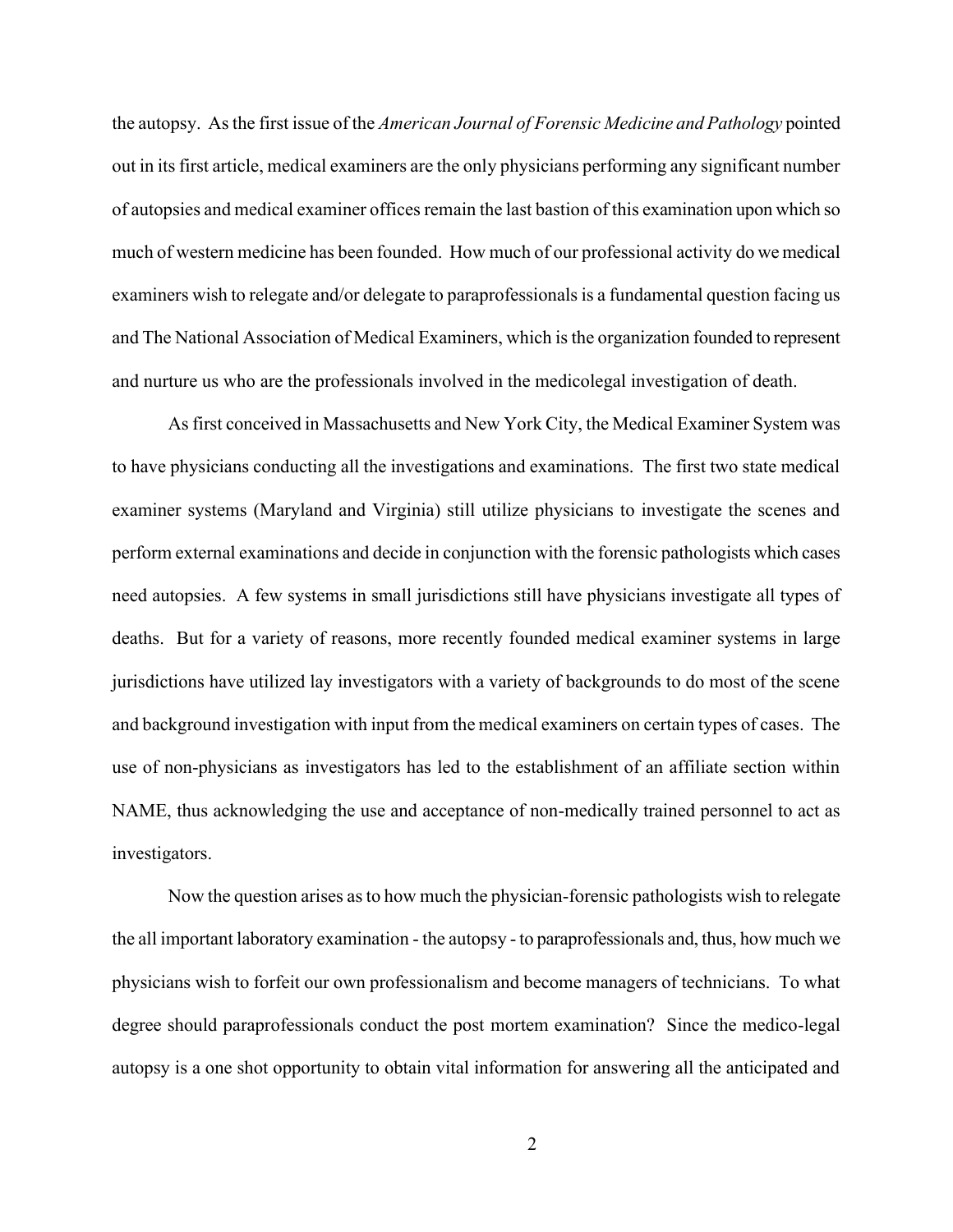unanticipated questions, it is imperative that all observations be accurate, precise, and well documented and that when an observation is made that may have pathophysiological implications concerning the events following the injury and leading to death that the autopsy prosector understand how to alter the procedure in an appropriate manner to obtain further information. You look for what you know and expect to find - at least, but are you always cognizant of the unexpected. Since the autopsy is essentially the sole opportunity for the best examination at the time when the evidence, and the body, will be in its best shape, then the person who knows the most should make the observations. This should be the physician trained in forensic pathology. Only a person with knowledge of pathophysiology learned in clinical medicine and through making externals examinations in physical diagnosis ranging from subcutaneous emphysema to aberrant gunshot wounds can acquire the critical, learned eye needed to make the best observations with respect to anticipated and unanticipated questions. Despite all their education and experience, all practicing forensic pathologists daily confront challenges at the autopsy table; each new case brings a unique set of problems to be solved, often some lesion never before observed and interpreted and always a yet unasked question about their findings. How can we expect paraprofessionals without such extensive education and experience, operating unsupervised, to face these challenges successfully?

To exclude pathology assistants from participating in medical examiner offices at this time would be both impractical and unwise. To state categorically that only the medical examiner can perform all aspects of the autopsy is to fly in the face of the reality that in many medical examiner offices - some of which have been inspected and accredited by NAME - personnel with far less training than a pathology assistant are eviscerating and dissecting. The guidelines for accreditation need to address that problem. What we hope to make clear is that the medical examiner - the professional - should be in charge. All activities - and most particularly the autopsy - should be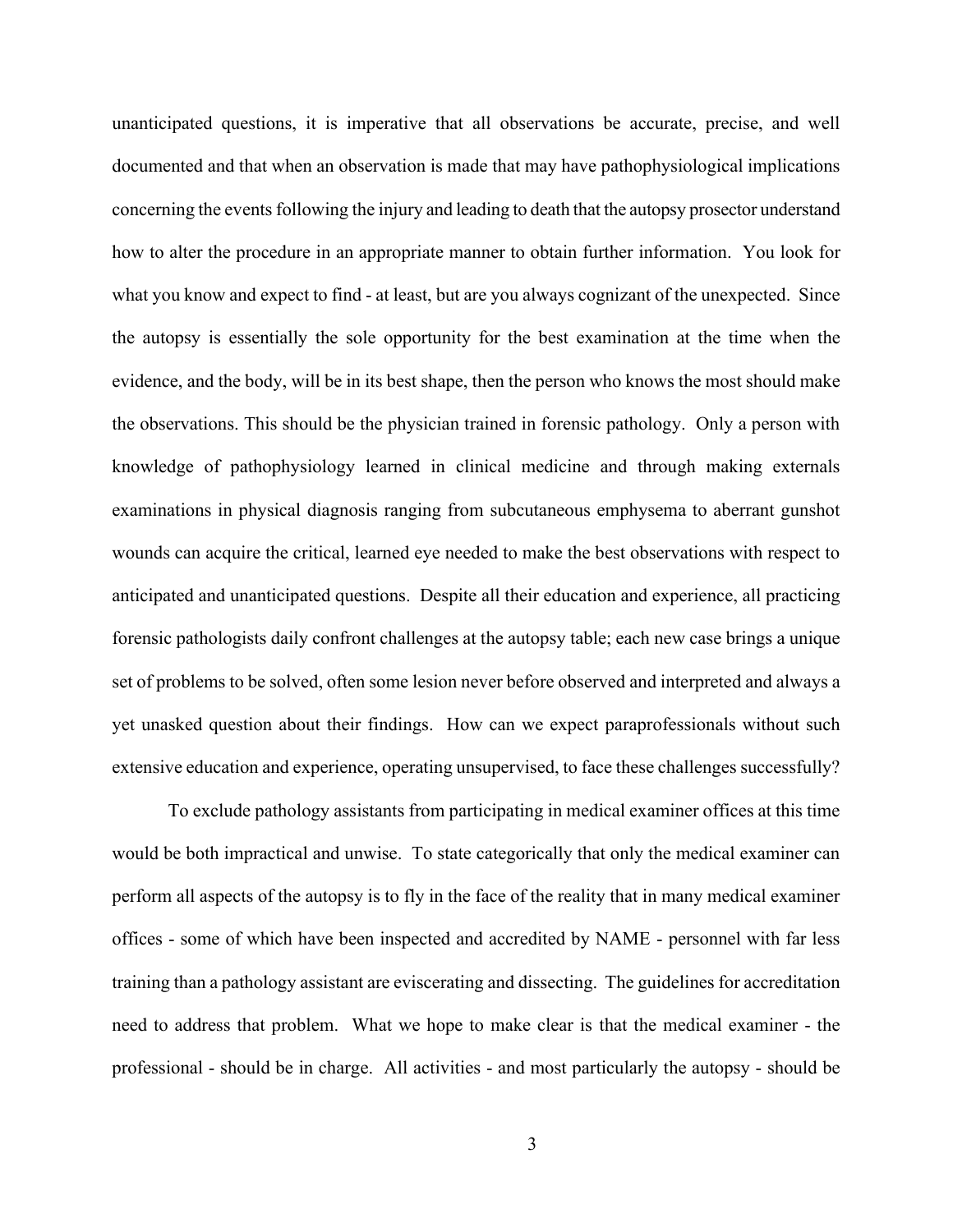performed under the supervision of the pathologist-medical examiner. If for whatever reason - mass disaster, sudden loss of personnel, etc, the physician pathologist cannot perform all facets of the autopsy, whatever functions are relegated to the pathology assistant must be done under the medical examiner's supervision. All dissections are to be performed under the direction of the pathologistmedical examiner. Anything less than that is unprofessional.

Although these guidelines were formulated for pathology assistants with a master's degree, we feel that they should be applied to all those individuals, whether termed dieners, autopsy assistants, autopsy technicians, etc., who perform any or all the tasks described in these guidelines. Moreover, and perhaps more importantly, the committee feels that the guidelines be presented to the Accreditation Committee of NAME and be incorporated into the Accreditation Checklist. By doing this NAME will be upgrading the level of expertise of these individuals and assuring quality performance in the autopsy suite and other areas of medical examiner offices. Again the critical issue is assuring that the pathologist medical examiner sets the standards and their implementation in all facets of death investigation. At this critical juncture in the history of medicine when strong societal forces are reducing the professional level of many aspects of the practice of medicine, we pathologist-medical examiners must acknowledge that we are the last professionals to perform autopsies in the total context of medicine and society, that is, with an understanding of pathophysiology, an appreciation of clinical medicine, and an awareness of the legal, public, and personal implications of what we do. Paraprofessionals simply do not have that expertise. The fact remains that both physician and pathology assistants exist solely for economic reasons; they are cheaper than physicians. As professionals - and all that word entails - we pathologist-medical examiners cannot afford to cheapen our endeavors. Only by insisting on high standards of the autopsy will we be able to maintain our professional standing and, thus, provide accurate and precise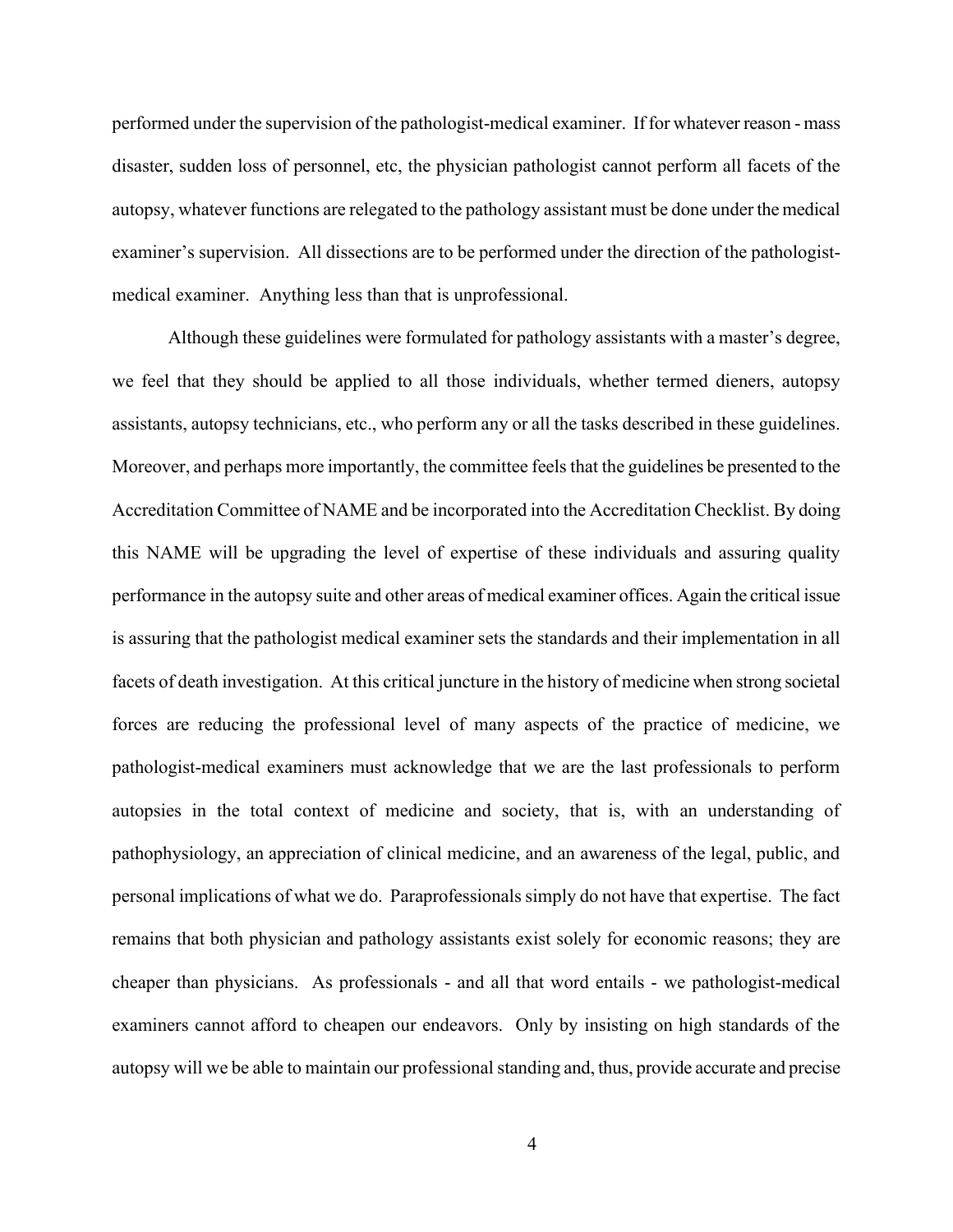information about deaths to society, whether in the courtroom or the consultation room. Unless we are willing to take this stand we will both be selling society short and also in the process cutting our own professional throats.

In addition to these utilitarian reasons for the pathologist-medical examiner to assume full responsibility for investigating deaths and, in particular, to oversee, if not directly perform, all autopsies, the professional physician has the moral obligation to do so. Otherwise we cannot speak truthfully under oath. Society and especially the courts expect us to do so. As Doctor Edmund D. Pellegrino wrote in the first chapter of *Autopsy Performance and Reporting*, "Moral Obligations Concerning the Autopsy," "Clearly, the nature of medical knowledge and the singular role in its stewardship assigned to the pathologist by the nature of the specialty impose special moral obligations with respect to the postmortem examiner."<sup>1</sup> This comment was addressed primarily to the hospital based pathologist. How much more it applies to us medical examiners whose findings may affect the well being of family and friends of the victim and the freedom, and even the life, of one accused of perpetrating a homicide. To relegate such an awesome responsibility to those less well trained than a physician-pathologist would be immoral.

1. Pellegrino ED. Moral Obligations Concerning the Autopsy. In: Hutchins GM, ed. *Autopsy Performance and Reporting*. Northfield, IL: College of American Pathologists; 1990:7.

5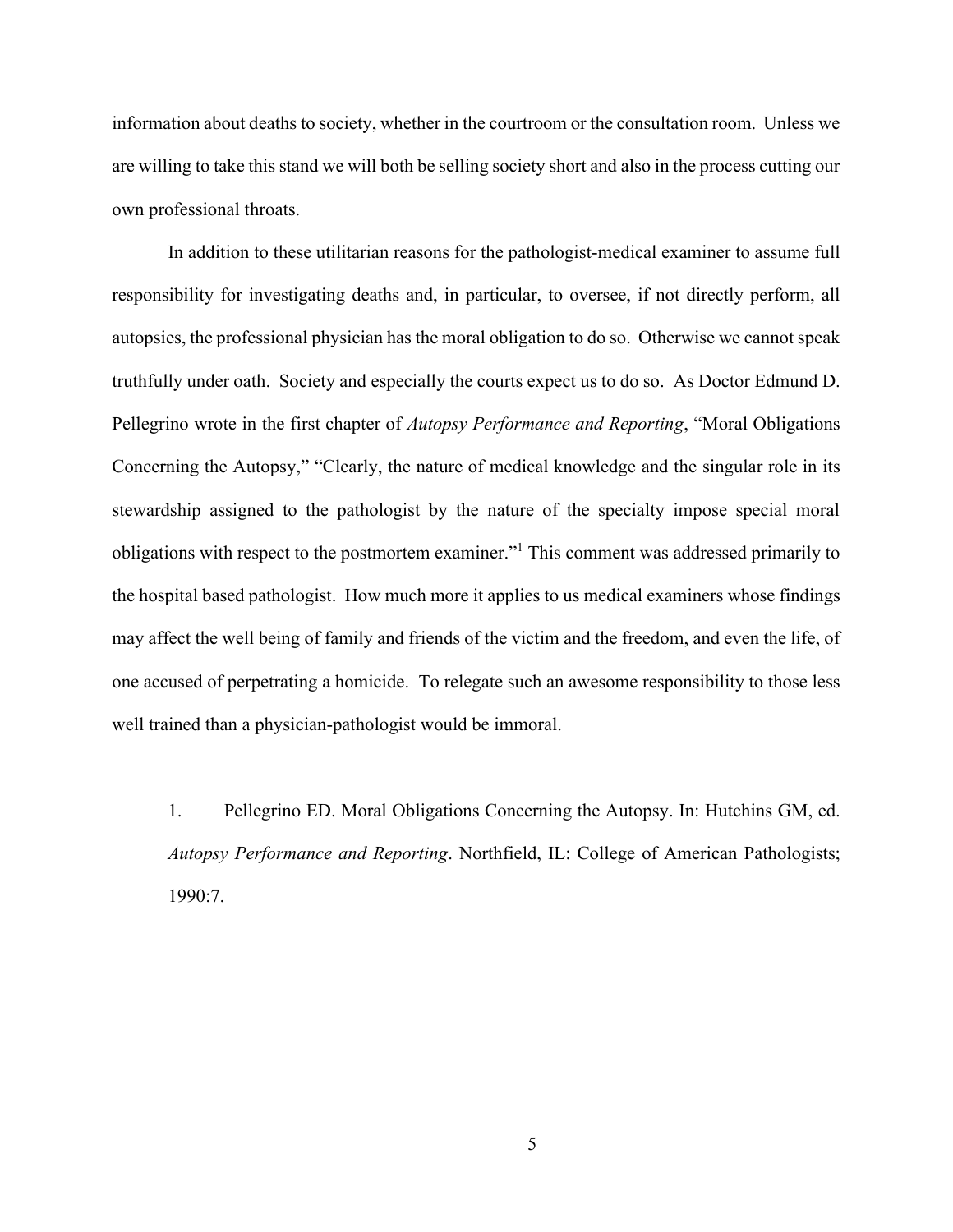## **Guidelines for the Use of Pathology Assistants in Medico-legal Death Investigation**

- I. Qualifications and credentials: For the purposes of these guidelines for the National Association of Medical Examiners (NAME), a Pathology Assistant is considered a paraprofessional who has a graduate (master's) degree in this specialty from a program accredited by the National Accrediting Agency for Clinical Laboratory Services in a recognized college or university in the United States or Dominion of Canada. These guidelines do not apply to the activities of dieners, laboratory technicians, mortuary attendants, etc., who have not had formal training and a degree from an accredited program. (Law Enforcement Status: Some jurisdictions may require persons collecting and handling evidence have law enforcement status, that is, have completed some minimal standards training and be sworn officers of the law. In such jurisdictions, the role of the pathology assistant may be constrained by those laws or the pathology assistant may need to have the required minimum standards training).
- II. Definition of Medical Examiner Office: For purposes of these guidelines a Medical Examiner's Office is defined as a public agency, that is, an governmental entity supported by the taxpayer citizens, established by law for the purpose of investigating sudden unexpected, violent and other deaths as defined by that law and in the jurisdiction covered by that law. These guidelines also apply to pathology groups and individual pathologists who contract with a governmental agency to perform all medicolegal autopsies in a given jurisdiction. These guidelines do not apply to such pathology groups and individual pathologists who occasionally perform medicolegal autopsies, but it is hoped that these pathologists will use them. A medical examiner is defined as a physician-pathologist with special training in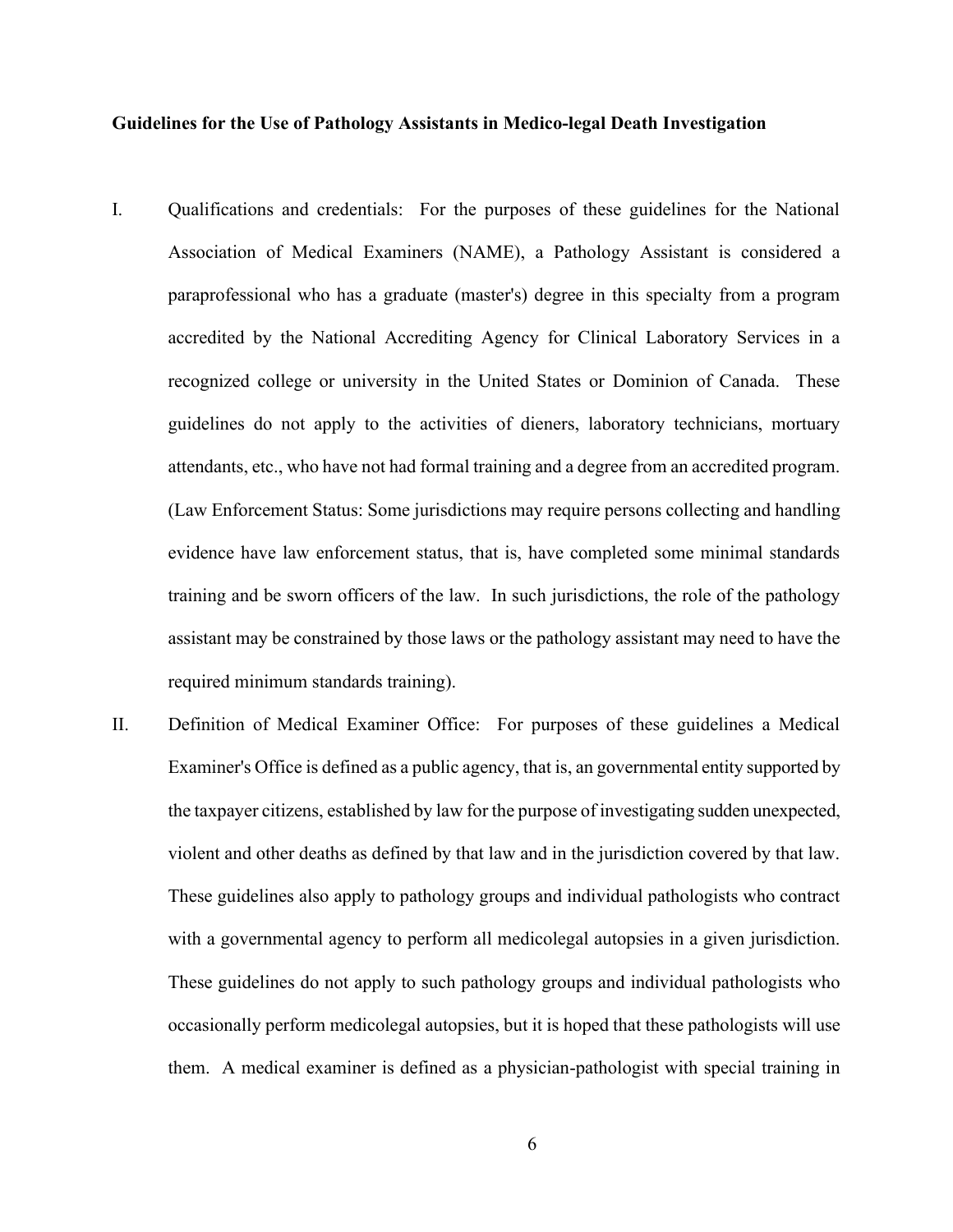forensic pathology (preferably certified in anatomic and forensic pathology by the American Board of Pathology) charged with the investigation of sudden, unexpected and violent deaths as defined by the laws in the jurisdiction in which the pathologist serves in this capacity.

- III. Duties as a Morgue Attendant: Most of these duties are outlined in the Standards for Inspection and Accreditation of a Modern Medicolegal Death Investigative System of NAME.
	- A. Accepting and releasing bodies: Maintains security in morgue. Able to document condition of body upon arrival at the examining or storage facility if the body is not in a secure pouch. Documents and secures personal effects and valuables.
	- B. Weighs and measures bodies.
	- C. Fingerprints bodies: After the pathologist has examined the body and performed ancillary tests such as obtaining evidence of gunshot residue.
	- D. Removal of clothing and personal effects: This is done in the presence of the pathologist or as directed by written protocol.
	- E. Radiography: Must be proficient in the taking and developing of radiographs. When these are taken is at the discretion of the pathologist.
- IV. Investigative Duties: As a lay investigator, the pathology assistant gathers information about scenes, circumstances surrounding the fatal event and the history of the victim. An outline of these activities is in The Standards for Inspection and Accreditation of A Modern Medicolegal Systems of NAME (pages 14 and 15). The investigations are supervised and the reports reviewed by the medical examiner.
	- A. Information gatherers: The investigator receives the initial call reporting a death and makes the decision as to whether the case is a medicolegal one or not. In cases of uncertainty the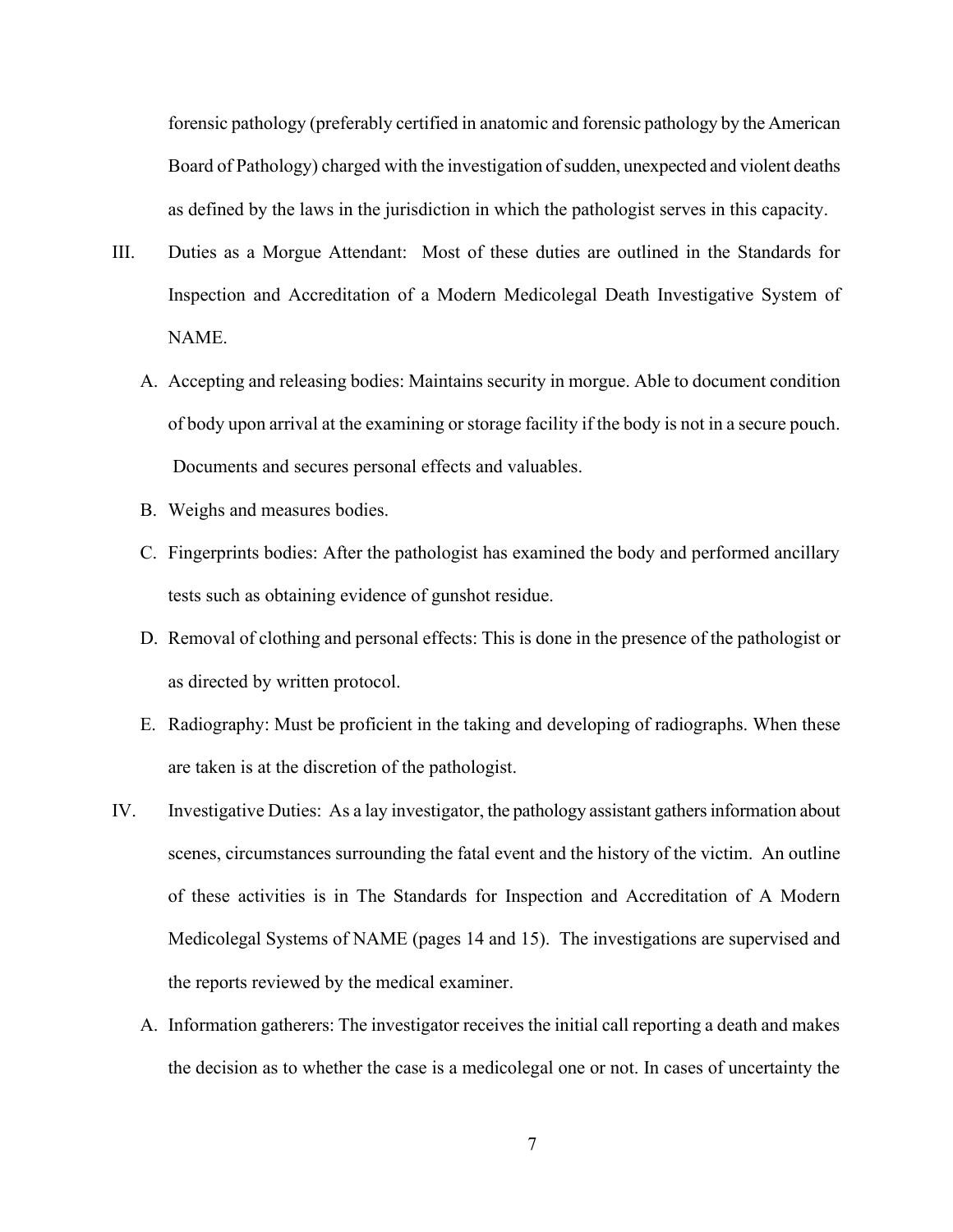pathology assistant contacts the medical examiner on call. As much initial data as possible about the case is obtained in this initial telephone call.

- B. Scene Investigations: The pathology assistant investigator attends scenes according to the policy of the office. The medical examiner visits the scene of each homicide or suspicious death and other scenes according to office policy.
- C. Evidence Collection: The background and capabilities of the pathology assistant and office and law enforcement policy will determine the role in evidence collection, for example, written guidelines should indicate whether the investigator enters the chain of evidence by bringing items such as knives etc. to the medical examiner's office or whether this will be left to the law enforcement officer.
- V. Assistant at Examinations:
	- A. Prepares autopsy suite for examinations, for example, has gloves, aprons, shields, instruments ready for the medical examiner.
	- B. Health and safety: The pathology assistant knows and adheres to all the standards of health and safety with respect to chemical, biological and physical agents (including radiation) established by the various accreditation (College of American Pathology) and governmental (OSHA) agencies.
	- C. Radiography: The pathology assistant should be skilled in taking and developing radiographs of bodies and cognizant of all the safety regulations applicable to taking radiographs.
	- D. Removal of clothing and personal effects: Depending upon the type of case, this should be done under the direct supervision of the pathologist.
	- E. Labeling specimen containers of all varieties: Containers for toxicological specimens, trace evidence, bullets, tissues for microscopic sections, etc. should be labeled appropriately and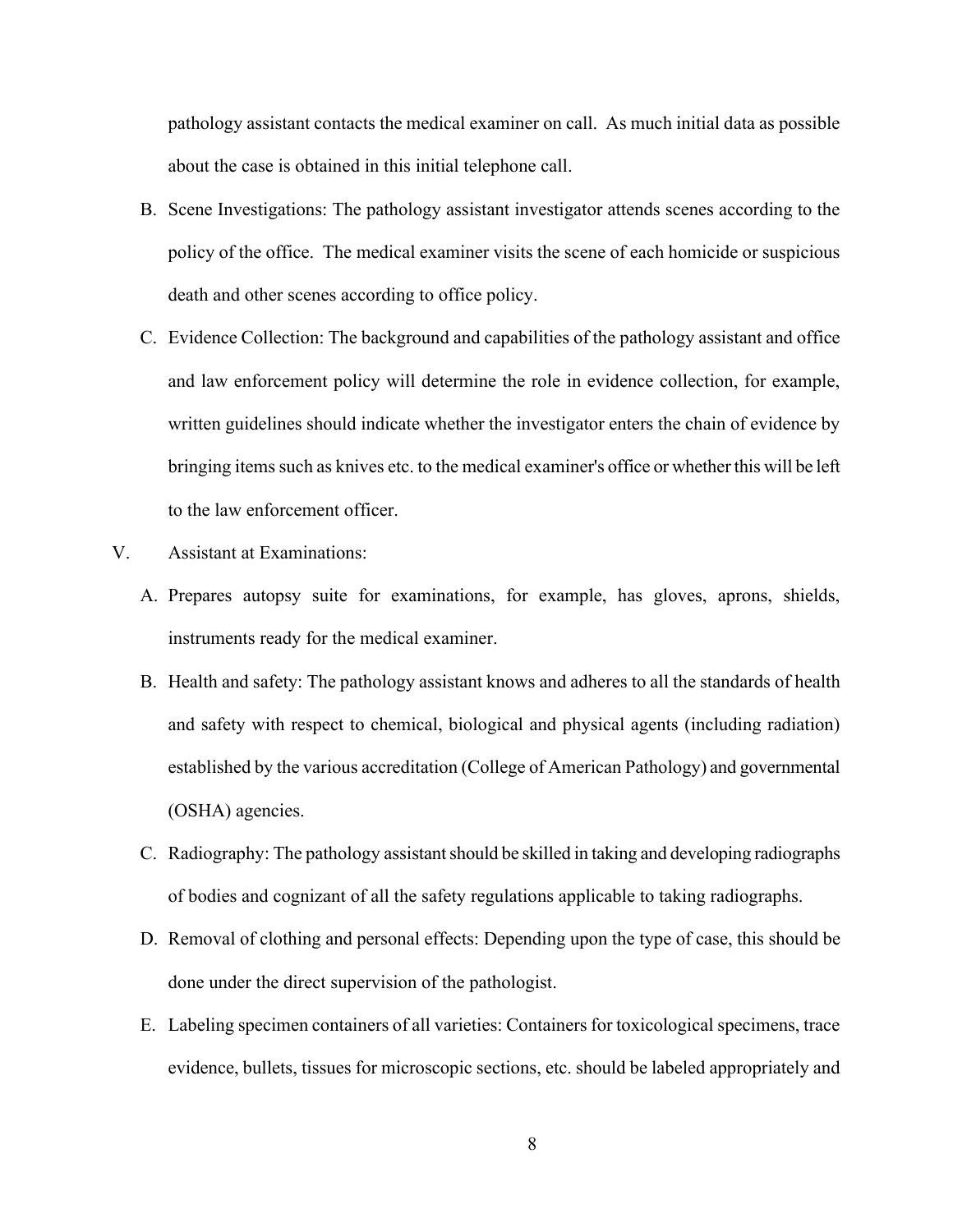initialed by the pathologist.

- F. Evidence collection and storage: The pathology assistant assists the medical examiner, the law enforcement officer, and/or criminalist to observe, document, retain and, if appropriate, store evidence.
- G. Examinations: As stated in The Standards for Inspection and Accreditation of a Modern Medicolegal Investigative System of NAME, "The pathologist should perform the complete examination, personally observing all findings so that his interpretations may be sound" (page 19). The complete examination includes inspection of the body externally with and without clothing, making the primary incisions, an in vitro inspection of the organs, body cavities and cranium, removal of the organs from the body and an ex situ dissection of the organs. The pathology assistant assists in examinations but always under the direct supervision of the medical examiner, who must be physically present at each examination.
	- 1. External examinations (Inspections): The pathology assistant assists the pathologist in moving the body and documentation of the findings through recording data and taking photographs.
	- 2. Internal examination and dissections:
		- a. The pathology assistant helps with the evisceration under the direct guidance of the pathologist, who must be physically present at the autopsy table where the procedure is performed. On cases for which the medical examiner wishes to have the organs removed *en bloc*, the pathology assistant may under the direction of the pathologist perform the necessary operation. The pathology assistant may incise the scalp and saw the cranium. The pathologist should remove the brain. In cases of suspected craniocerebrum trauma in an infant or child the pathologist should consider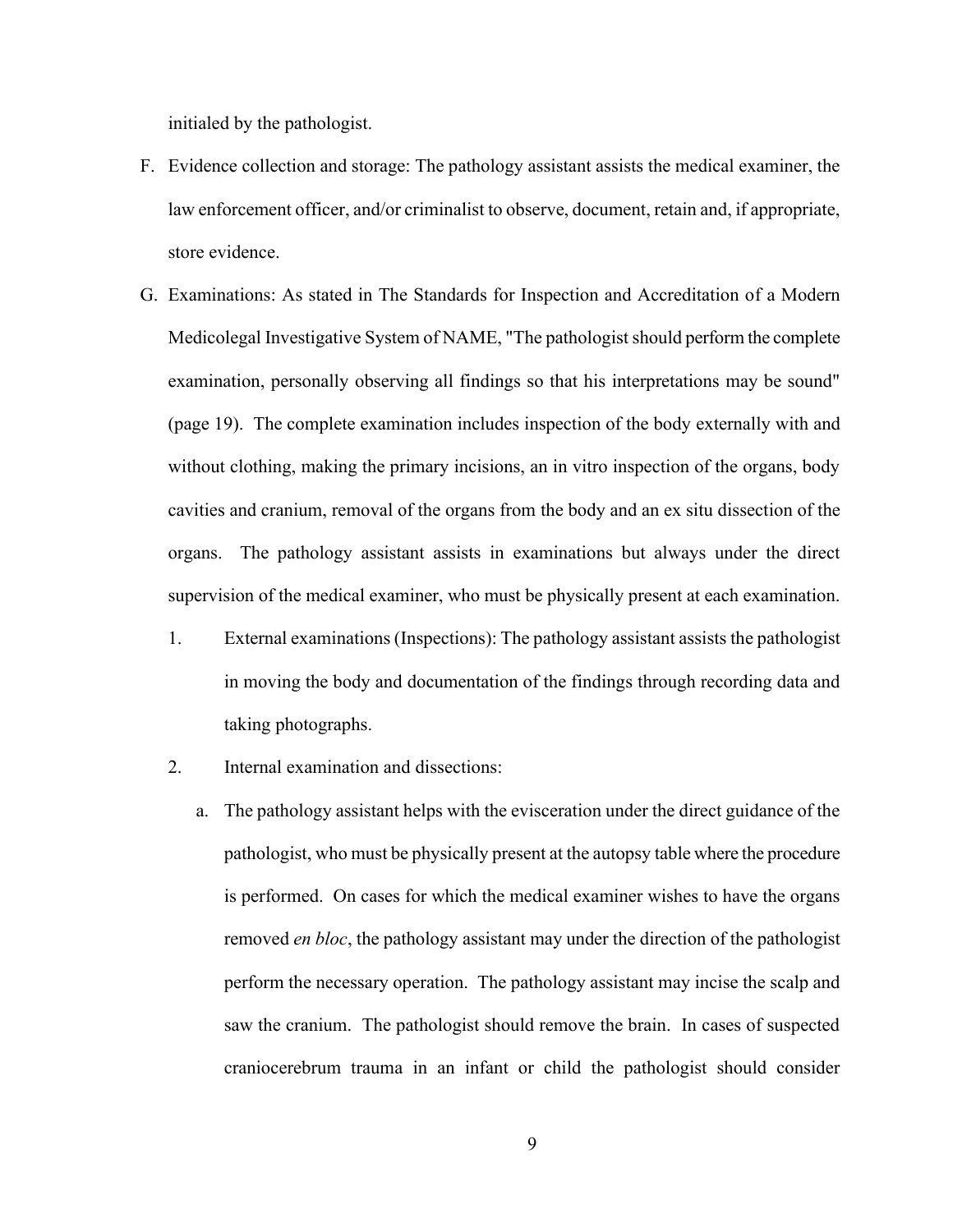undertaking the entire process.

- b. Whenever feasible, the medical examiner performs all dissections. Under the medical examiner's supervision, the pathology assistant performs procedures such as inflating lungs, perfusing coronary arteries, incising the intestines, etc.
- c. The medical examiner takes tissue for microscopic examination and reviews and interprets all slides.
- 3. Reports: The medical examiner creates all autopsy reports, indicating the role the pathology assistant played in the examination. If the pathology assistant does more than incising the scalp and sawing the calvarium, then the report should include exactly what the pathology assistant did. If for whatever reason, the medical examiner is not in attendance during portions of the examination, the report should document this absence and what parts of the examination the pathology assistant without direct supervision conducted. NAME strongly recommends that the medical examiner remain in attendance throughout the entire examination.
- VI. Disposition of the body: Office policy
	- A. Funeral Homes: The pathology assistant should take all information about releasing the body and convey information about when the body will be released, the nature and extent of injuries, if indicated, the presence of infectious agents, etc. The pathology assistant should coordinate the release of the body and personal effects to the funeral homes.
	- B. Assists families in dealing with vital statistics for death certificates.
- VII. Communication with concerned parties and the public:
	- A. Families: The pathology assistant who interacts with the next of kin of the deceased should have training in dealing with the bereaved while at the same time accomplishing the task of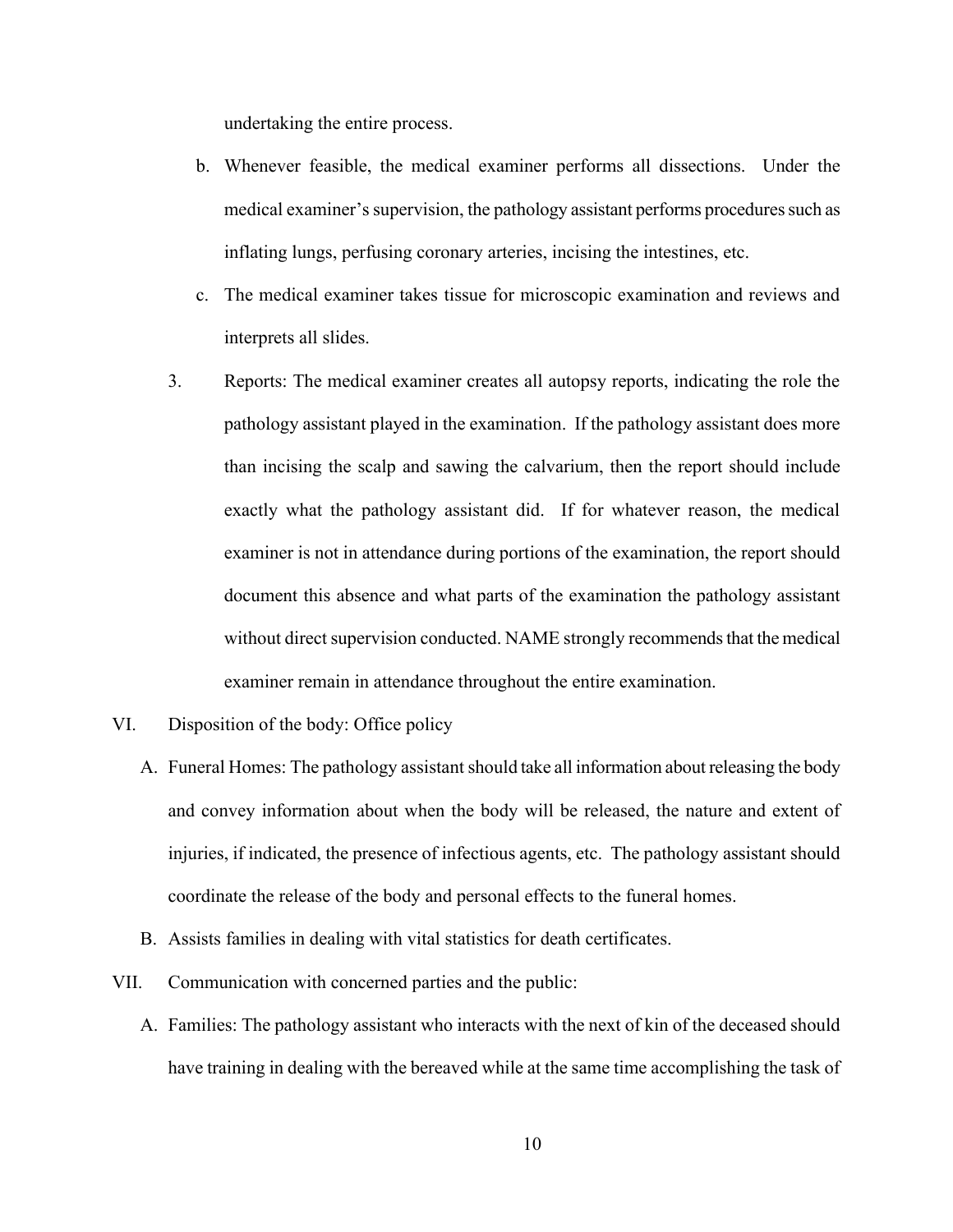investigation.

- 1. Initial contacts with families: The pathology assistant must obtain the information in the most tactful but direct manner possible. The pathology assistant must be aware as to whether the family has been notified about the death prior to contacting them.
- 2. At the scene: The pathology assistant must exhibit professionalism.
- 3. After the examination: The more contact there is with the family, the more information the medical examiner can learn about the case. All discussions about the findings at the autopsy should, if possible, be done by the medical examiner.
- B. Law Enforcement
	- 1. At the scene: Obtain all pertinent information for the medical examiner and make the examiner aware of the nature of the case as assessed by law enforcement.
	- 2. At the post mortem examination: All interpretations of the findings at the autopsy are to be made by the medical examiner.
	- 3. Follow up examination: As much as feasible, the medical examiner should discuss the findings and conclusions with the lead investigator.
- C. Attending physicians and hospitals: The medical examiner should deal with attending physicians and hospital personnel.
- D. Funeral Homes: The pathology assistant should convey information about when the body will be released, the nature and extent of injuries, if indicated, the presence of infectious agents, etc. The pathology assistant should coordinate the release of the body and personal effects to the funeral homes.
- E. Attorneys:
	- 1. District or Prosecuting Attorney: All communications about the cause and manner of